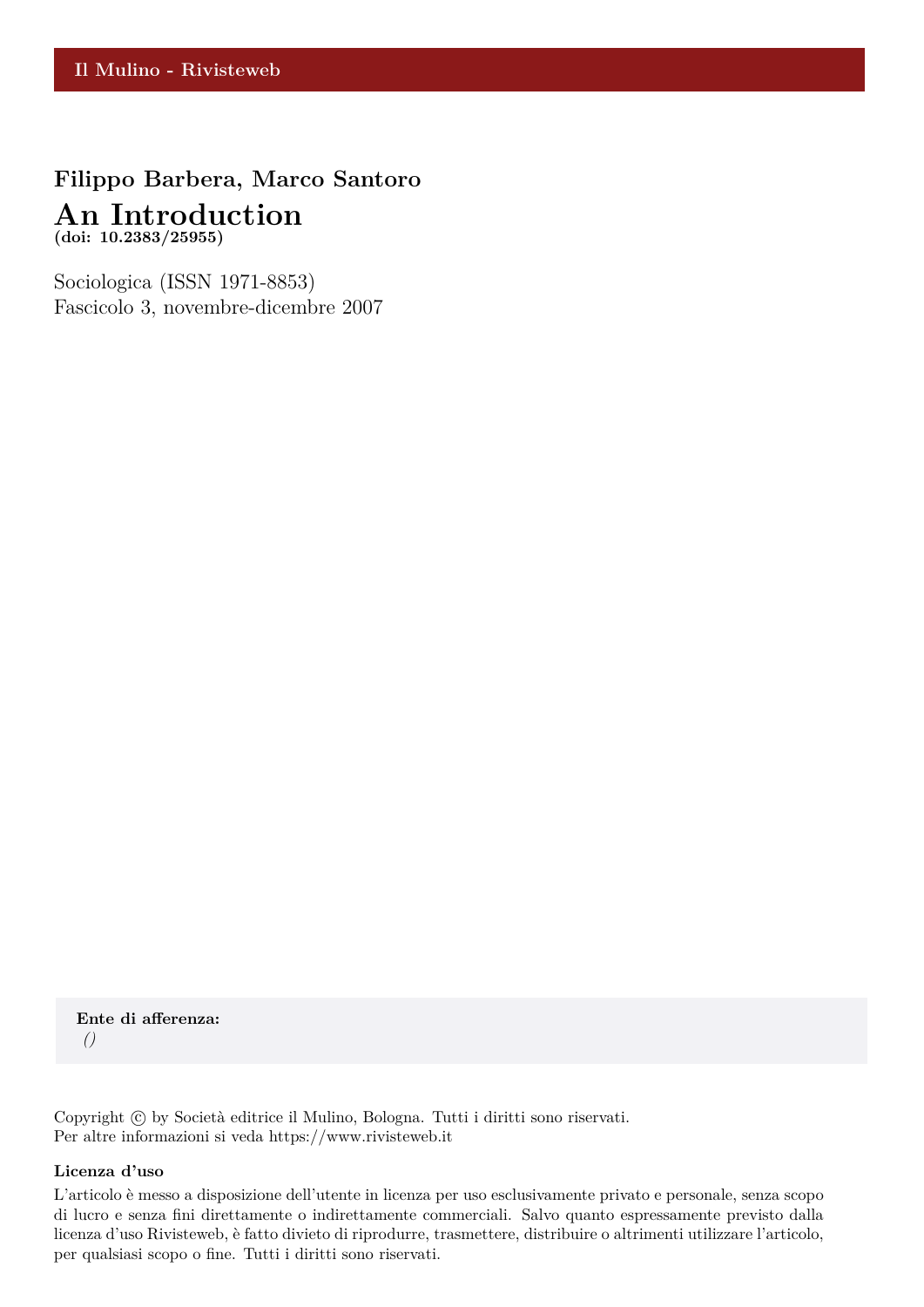# **An Introduction**

*by* Filippo Barbera *and* Marco Santoro

doi: 10.2383/25955

### **xPutting Narrative into (Historical) Sociology**

Since the Nineteenth century, since the founding fathers, the relationships between sociology and history have been strong, but never easy.<sup>1</sup> In order to be accepted as a discipline, sociology had to define itself as autonomous from other more consolidated disciplines dealing with social life. History was central among them, and sociologists worked hard in order to show that it was possible to find an analytical level proper to an inquiry into more permanent, structural features of social life, even if its typical objects and research materials – from systems of work organization to religious ethics, to forms of suicide – were historically bounded and temporally situated manifestations of human life.

This search for general patterns of social development, held to be valid for every historical society teleologically oriented toward progress and civility, reached its apex with the modernization theory of the fifties. As a theory of historical change, modernization theory shows all the faults of a perspective focused on the grasp of a unique set of factors and a unitary logic of development [see Boudon 1983].

Even the renaissance of historical sociology in the sixties and seventies – with people like Reinhard Bendix, Barrington Moore, Charles Tilly, Immanuel Wallerstein

<sup>1</sup> This text is a joint product, and presupposes a long-standing dialogue between the two authors, but above all a reciprocal respect for their different positions with regard to the merits of rational action theory, the plausibility of individualistic approaches, and the role of culture and meanings in social analysis.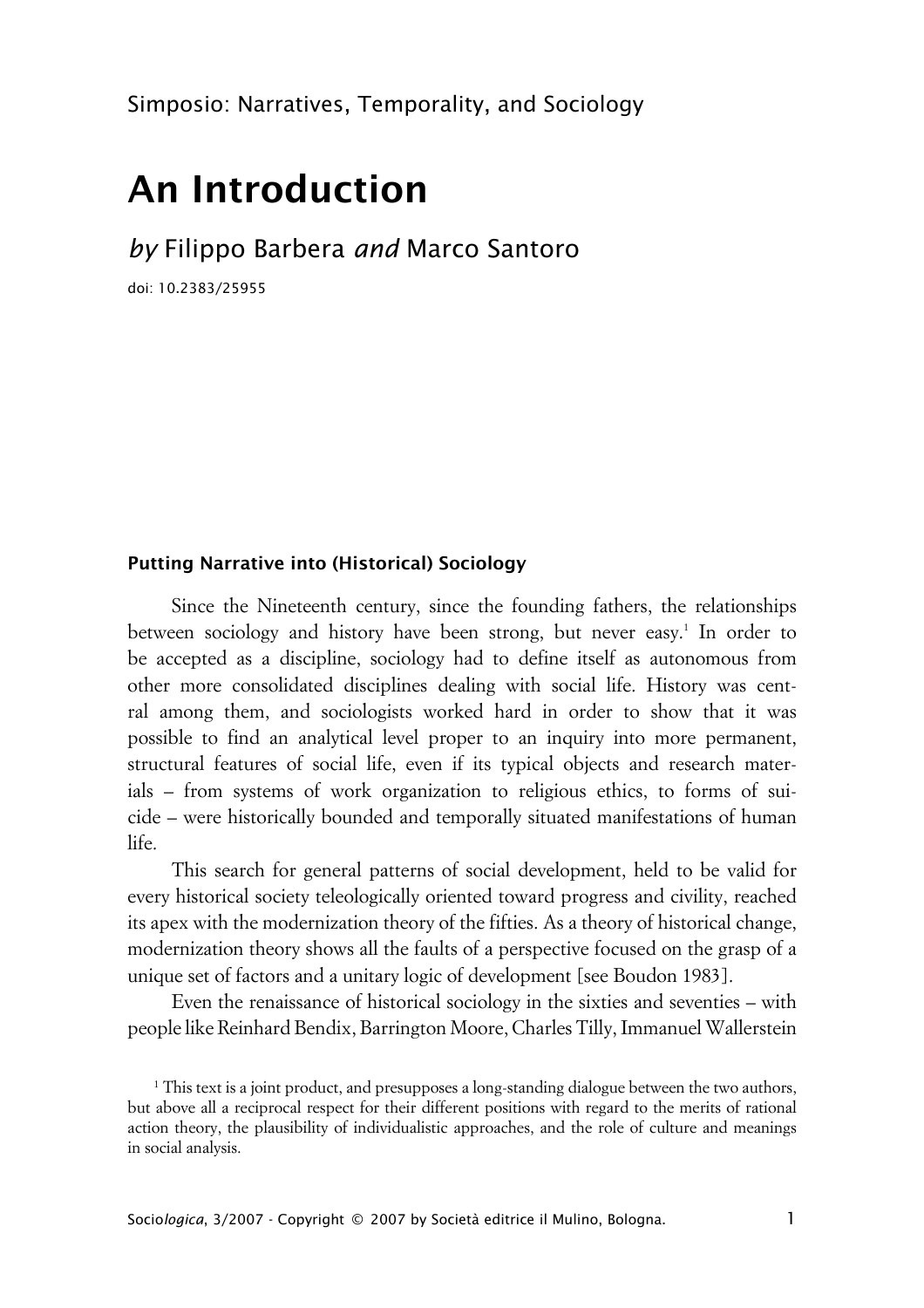and Theda Skocpol<sup>2</sup> – has been characterized by an equally strong bias in favor of structure and macro-inquiry, and accompanied by a general criticism both toward general theories (functionalism and modernization theory above all) and toward more narrative approaches held to be the province of history as a discipline. Looking for middle range empirical generalization about the effects of macrostructural factors on the birth and transformations of macrohistorical phenomena – like the state, capitalism or structures of inequalities – this kind of historical comparative sociology has normally separated the micro level (individuals and actions) as well as the role of contingencies and particularities in social life – a trend accepted in those same years by avantgarde historiography itself with the so called structuralist revolution associated with the success and spread of the Annales school.

These convergences notwithstanding, at the beginnings of the nineties an American scholar could still define the relationship between sociology and history in terms of a "lost synthesis" [Abbott 1991]. Differences in professional organization, institutional heritage, socialization practices, and so on contributed heavily to this intellectual separation of history and sociology, which an influential social scientist like John H. Goldthorpe [2000] has famously accepted and amplified claiming that history will always remain only a "necessary residual category" for sociology. In this way he was reproducing a view as old as sociology itself, and particularly diffused among sociologists committed to a positivistic understanding of the discipline, for which generalization – and therefore scientific knowledge – could be gained only by abstracting theories, data and inferences from historical (that is temporal as well as spatial) contexts [Griffin 1992].

Heralded by one of the best (and still useful) reconstructions of research programs in the field of historical sociology – which is also one of the strongest pleas ever written for the integration of history and sociology [Abrams 1982] – during the Eighties, and still more the nNneties, a handful of sociologists have begun to talk and write about the possibilities and the promises of a novel manner of practicing historical sociology. That is, a specifically *narrative* mode, able to merge the claims to generalization and theory-building typical of comparative historical sociology with the sensitivity for temporality, events and contingencies, also encompassing individualities, traditionally at the center of historiography – including social history, where already at the end of the Seventies an authoritative scholar like Lawrence Stone could wrote about a "return of the event" – but also of social ethnography.

<sup>2</sup> See Skocpol [1984] for a now classic overview.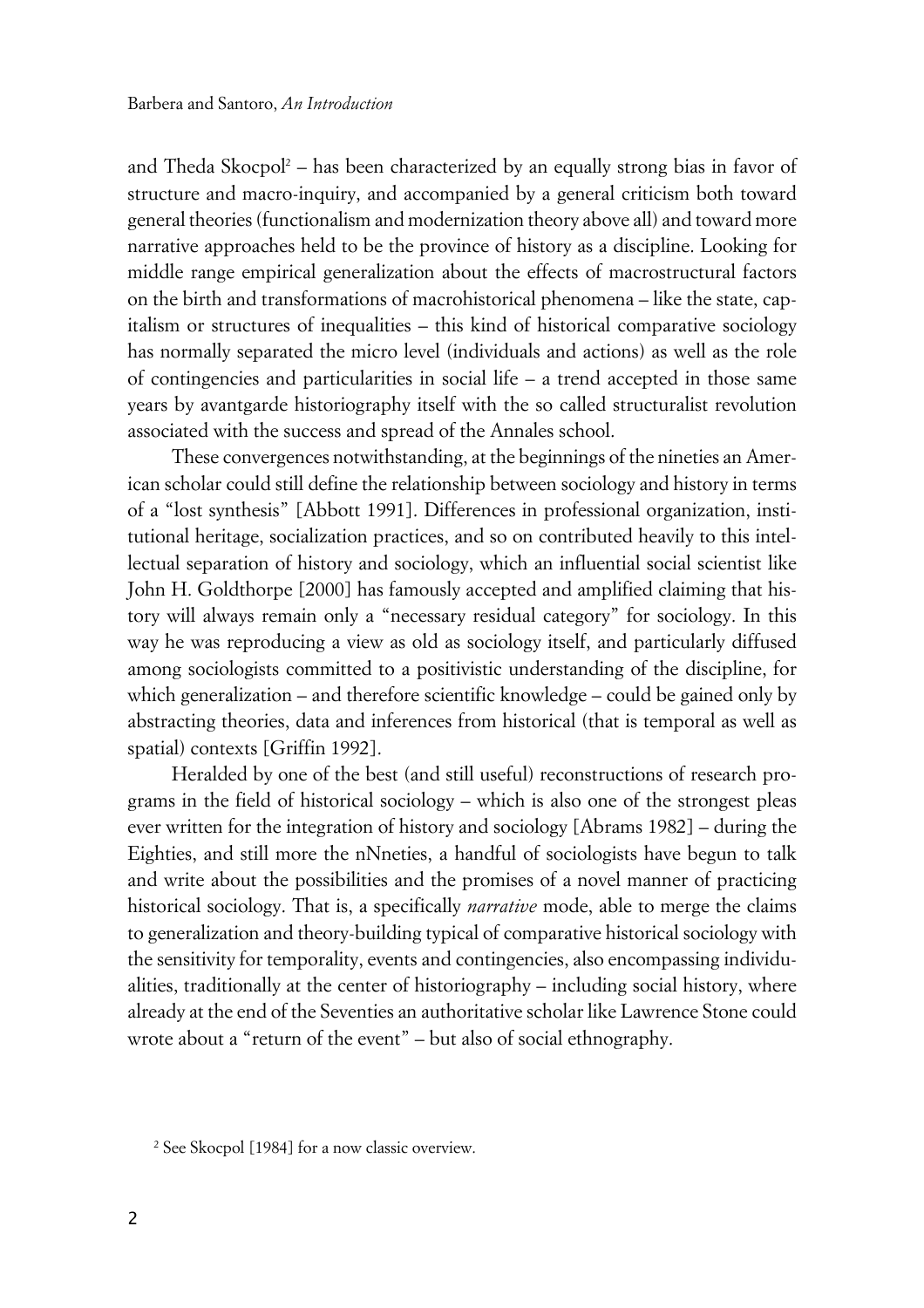There are at least two critical points advanced by the supporters of this narrative sociology against the "old" historical sociology committed to structure and macrocomparison

The first is that temporality of social life has to be taken seriously, recognizing the crucial role of *events*, with their durability and their internal configuration, as well as of conjunctures and sequences in which events happen [see Griffin 1992; Abbott 2001]. William Sewell Jr. [1996; 2005] has explicitly argued for the urgence of building – from the dust of old historical sociology still committed to weak conceptions of temporality as mere context – a truly *eventful sociology*, a label which well captures the program of many scholars working in this direction, even if *narrative sociology* is still the most accepted and common definition.

The second critical point is the epistemological necessity to bring actors and above all *agency* back into sociological research on historical transformations [see Abrams 1982; Kiser 1996; Sewell 2005], focusing on micro-level processes and mechanisms which link macrohistorical causes with macrohistorical effects. As clearly put by Franzosi [2004, 25]: "Actors instead of variables, diachronic time instead of synchronic time, events and event narratives instead of structures, narrative causality, as the position of a specific action in a sequence of actions, instead of statistical causality, as crudely interpreted as a set of independent variables "causing" a dependent variable within multivariate statistical models".

However, there is a third point, more or less explicit, but foundational in any case, in favor of a narrative sociology, and relevant also beyond the boundaries of historical sociology. The sociologist should in any case be conscious of narrative because most empirical evidence (even if collected through survey) has or presupposes a narrative structure [Sewell 1992; Steinmetz 1992; White 1992; Somers 1993; Franzosi 1998; 2004]. This recognition eventually brings historical sociologists close to ethnographers and in general to those research traditions committed to qualitative methods (from life histories to participant observation) whose matrix has to be found in the so-called Chicago school [Abbott 1999]).

If narrativism has found followers in almost every field of sociological inquiry, it is anyway very probable that this "narrative turn" has produced its most original and provocative effects in the field of historical sociology. Of course, like many others, historical sociology remains an heterogeneous field where scholars carry different conceptions with respect to, at least, five crucial points [Tilly 2004]: 1) genre; 2) ontology; 3) explanatory logic; 4) mechanisms; 5) practical procedures. Hence a substantial number of possible disagreements on *how* to integrate theoretical and methodological considerations arises: "What is an event?," "Can we detect causes in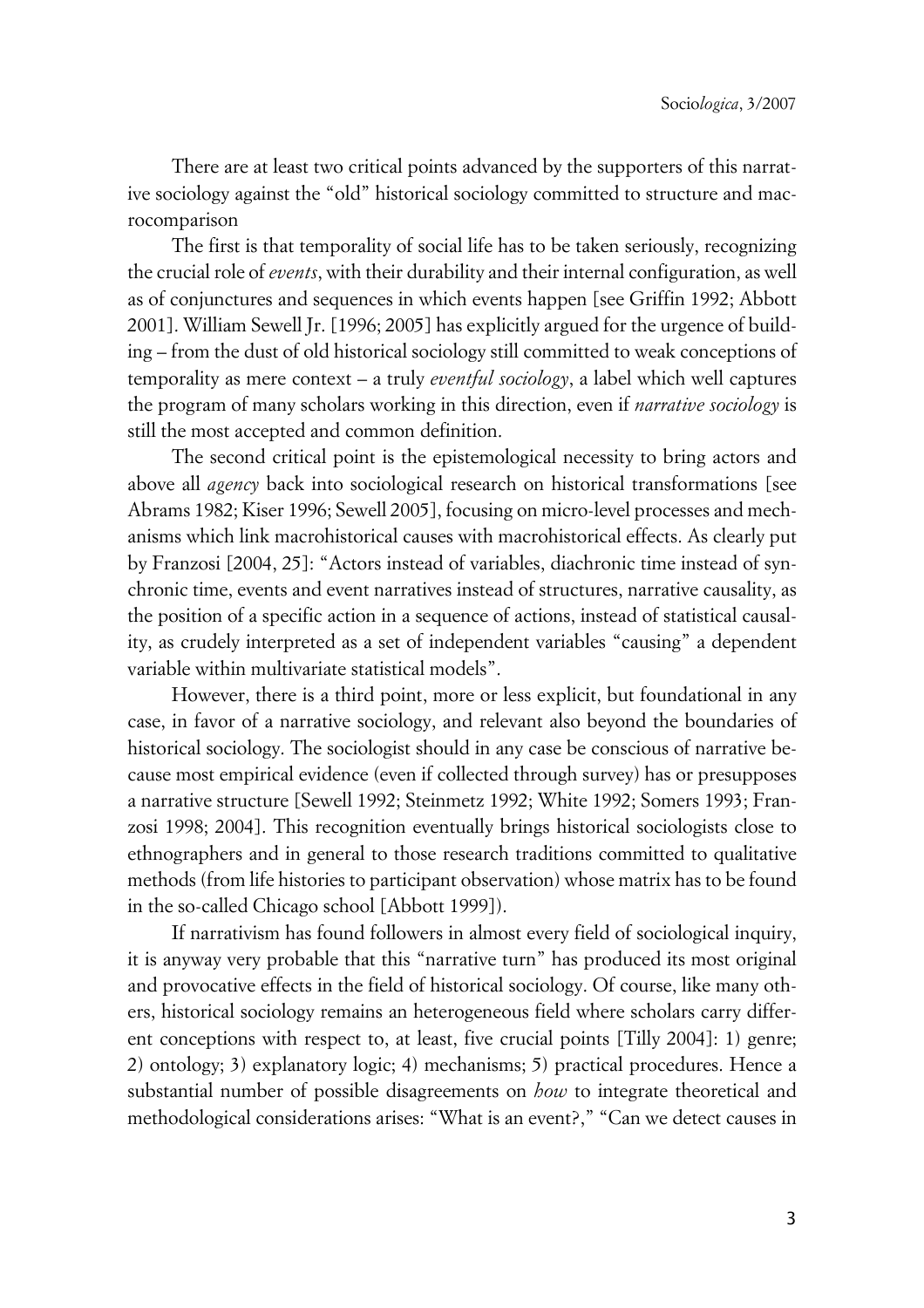history?," "Do all social processes result from individual choices?," "Can narrative be understood in rational terms?".<sup>3</sup>

An episode of particular significance in the recent debate inside historical sociology occurred in 1999 on the pages of the *American Journal of Sociology*. This saw the explicit and harsh opposition between a program of historical sociology research based on an anti-individualistic and culturally-oriented approach – for the occasion represented by Margaret Somers – and that of an historical sociology rationalist and analytical, whose reasons were defended by Michael Hetcher and Edgar Kiser [see Gould *et al.* 2004]. This is a crucial cleavage, we think, which leads to different ways of doing historical sociology, and which presupposes diverse conceptions of sociology itself and more generally of aims and limits of social sciences. Our aim, however, is not to insist upon this. Instead of repeating already well known themes as a consequence of this debate, we thought it more useful to focus the symposium on matters which seem to us still little discussed, or at least worthy of further reflection. All in all, we think there is still room for dialogue among different visions and for a search of points of convergence.

Notwithstanding the differences among, for instance, rational-choice narratives and interpretative approaches [e.g. Kiser 1996], methodological individualism or relational realism [Tilly 2004] or covering-law accounts and mechanisms-based explanations, to evaluate the different streams and branches of historical sociology *barely* by their epistemological virtues and flaws would not be a very insightful choice. If sociology is likely to benefit from a "Ulyssean" strategy of precommitting itself to certain explanatory standards [Hedström 2005, 11], these standards must bear consequences for a better integration of theory and research. So, we would argue that a fourth point which qualifies this "new" historical sociology – as varied as it could be – is a common effort towards a stronger integration between (explicative) theory and (empirical) methods. And it is from here that we would like to move on.

#### **xIntroducing the Symposium**

Our intent in organizing this symposium has been to present, discuss and compare some of the most interesting (for us) paths in contemporary research on the narrative foundations of sociological analysis, chosen in order to represent different epistemological visions, different generations and also distinctive ways of integration

<sup>&</sup>lt;sup>3</sup> On the present state of historical sociology as a research field see Adams, Clemens and Orloff [2005] and Delanty and Isin [2003]. See also the contribution of George Steinmetz in this same issue.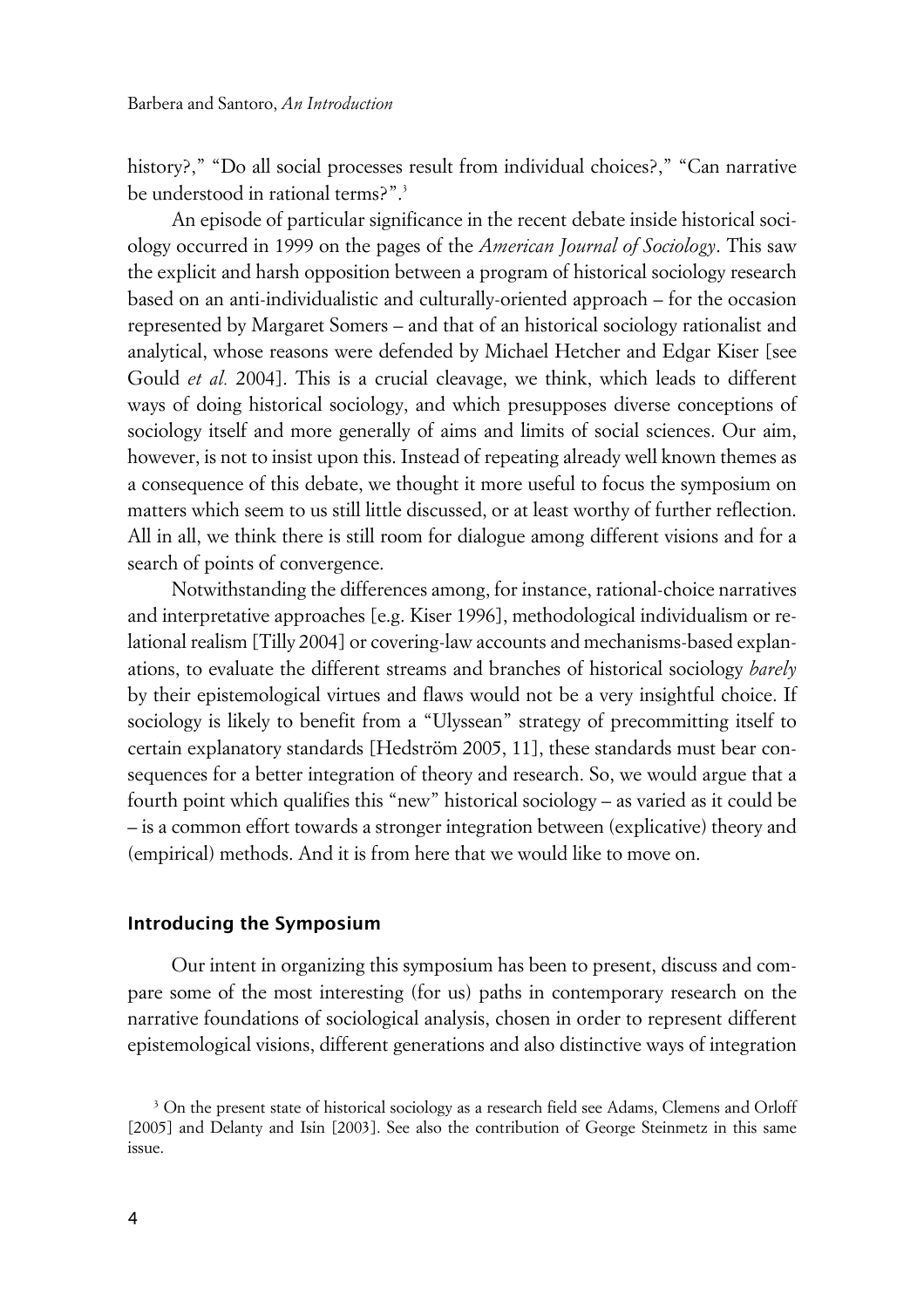between theory and methods. In our choice of authors and visions we have privileged two issues: the microfoundation of social analysis and the quest for formalization.<sup>4</sup>

All the authors involved in this edition are explicit with respect to the first issue, and all of them exhibit clear preferences for a social research aimed at the modelization of social situations and processes. Nevertheless, the five papers which follow represent distinctive voices: that of Harrison C. White is absolutely the less committed to an individualistic point of view, and it is the more committed with regards to ontological foundations and theoretical innovation; that of Griffin is clearly more linked to a methodological than a theoretical program (albeit a methodological program which is theoretically driven by a sophisticated grasp of social temporality) and espouses a vision of action which seems more ecumenical than the vision accepted by Abell and Kiser, both of them clearly sensitive to the virtues of rational action theory (RAT). But if Kiser works on macrohistorical research, albeit individualistically grounded (and it is from this front he criticizes the program of "analytic narratives" set forth by political scientist Margaret Levi, to whom we have been glad to give the right of reply), Abell privileges the narrative formalization of action sequences in much smaller time period, empirically captured through ethnographic research.

Obviously, not all the research experiences which fit our selection criteria could be represented in this issue, and we have had to make some choices which could seem arbitrary. But we consider this as the first part of a larger symposium on time, narrative and sociology, which we hope to continue in a forthcoming issue of the journal.

As one of our criteria of inclusion has been formalization, it is understandable that narrative approaches strongly oriented in cultural, even semiotic sense – as those by Margaret Somers or William H. Sewell – are not well represented in this symposium. This doesn't mean we are not aware of them, nor that we can't appreciate them. For us, their value stands above all in the clarification of the ontological and epistemological requisites of a social science conscious of temporality more than in the proposal of an explicit narrative methodology, amenable to formalization and standardization. Anyway, the contribution of these authors to the issue of microfoundation of sociohistorical analysis is crucial (as the recent book by Sewell [2005] clearly demonstrates) and shows what can be gained by a bold thematization, empirically based, of system of meanings – grasped in all their richness and complexity through, for instance, procedures of "thick description" – also for the reconstruc-

<sup>4</sup> But see on this the special issue of*Theory and Society* edited by John Mohr and Roberto Franzosi in 1997.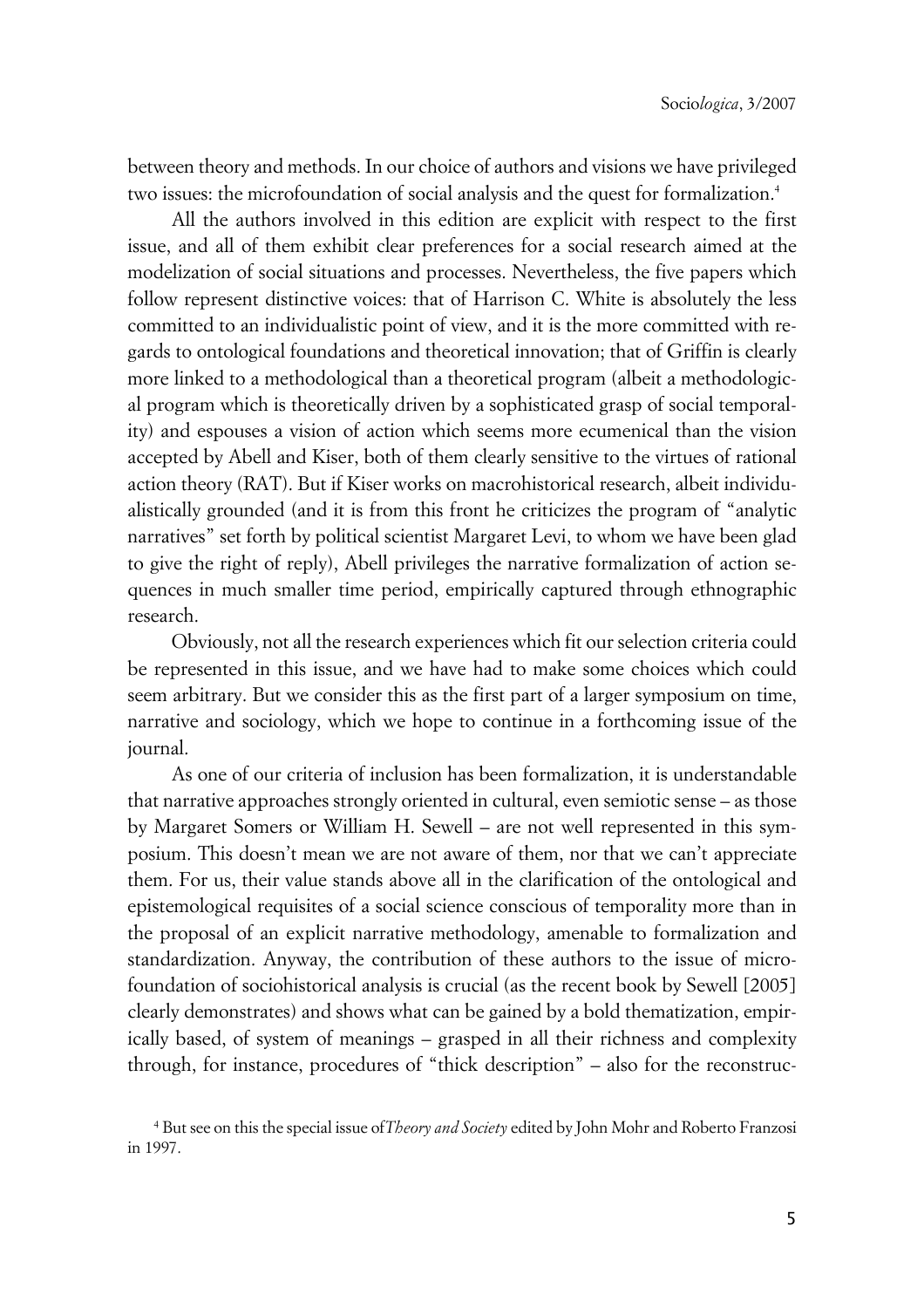tion of temporal processes on large scale – above all when that thematization is accompanied by an analytical sensitivity for the specification of the phenomena under scrutiny.

 We believe indeed – once this lacuna has been recognized and justified – that the papers here collected can already show what, and how much, research on narrative foundations and dimensions are contributing to a greater sociological consciousness of the historical and temporally situated character of social life, and to the redefinition of the same sociological enterprise also in its relationships with historical research, and other disciplines as well.

# **xThe Five Essays**

A significant contribution to the methodological edification of a narrative sociology focused on events and temporality has been undoubtly offered in the last fifteen years by the American sociologist Larry J. Griffin with his insightful reworking and application of Event-Structure Analysis (ESA) as an instrument of historical sociological research [see in particular Griffin 1993]. ESA is a formal analytic procedure aimed at analyzing and interpreting texts, originally developed by David Heise, a social psychologist at Indiana University. As Griffin recalls:

Influenced by intellectual developments in cognitive anthropology as well as by rational-choice theory, Heise developed ESA to study cultural routines and the subjective representations of reality, presenting it as a tool both to impute causality and to interpret meaning in ethnographic data. Its basic purpose is to aid the analyst in "unpacking" an event – that is, in breaking it into its constituent parts, which are sequences of actions – and analytically reconstituting it as a causal interpretation of what happened and why it happened as it did. It differs therefore from much conventional narrative history in that it forces researchers to develop an *accounting for* the event rather than simply an *account of* it.

Notwithstanding its promises, and its substantive results as a rigorous methodological device in assisting the analyst to discover patterns of meaning and causality in the social processes under study,<sup>5</sup> ESA has not generated a successful program, as Griffin himself recognizes. In his paper he is very subtle in assessing both the merits and the flaws of this device, and explores the possible different reasons of the apparent neglect of its merits and promises by both sociologists and historians. What emerges from this discussion, we argue, is a clear and insightful evaluation also of the typical issues raised by a social inquiry approach which tries to maintain at

<sup>5</sup> For some exemples see Griffin and van der Linden [1998].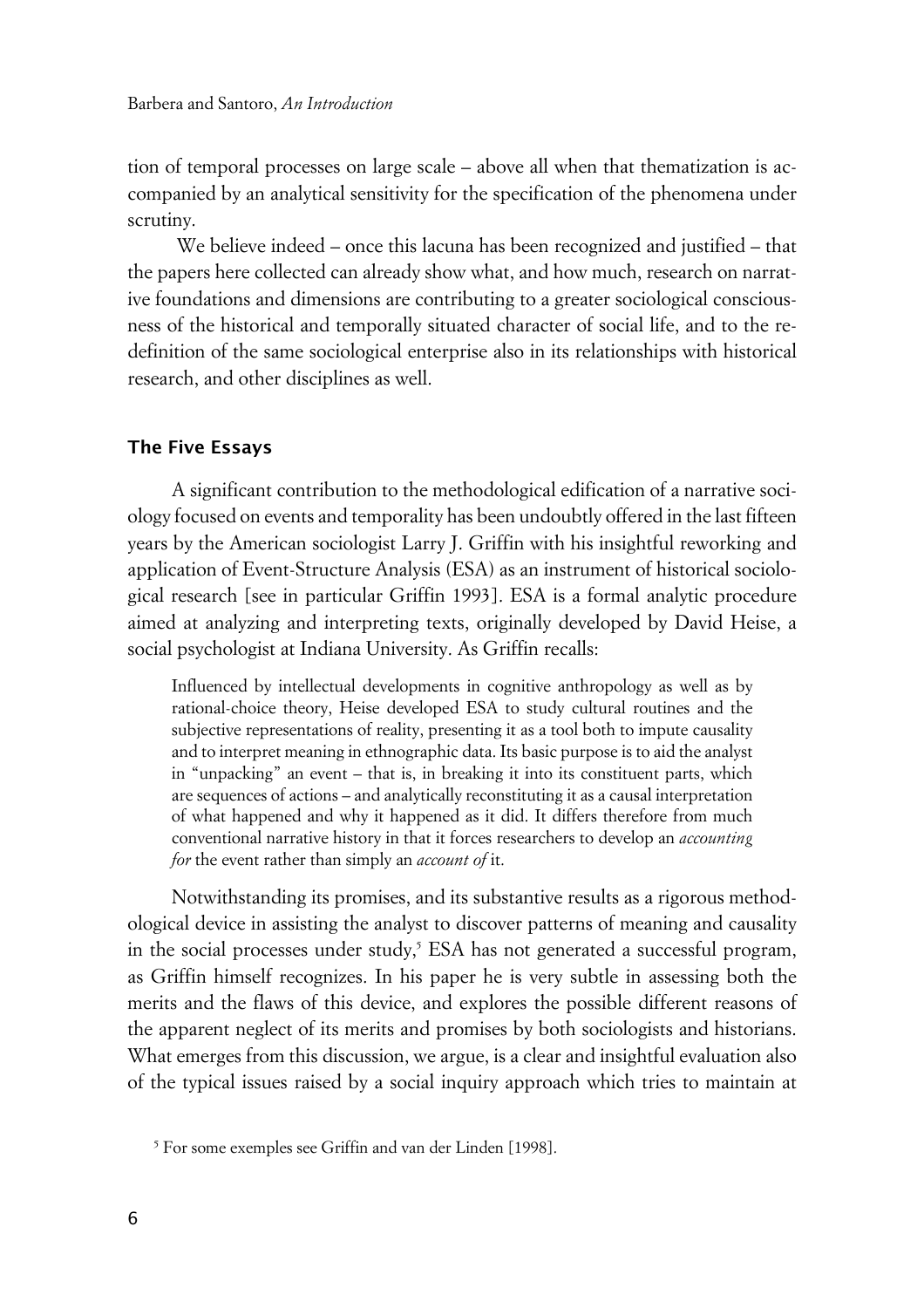the same time interpretivist musicality and explanatory rigor, both combined with a strong sensitivity for the temporal structure of social experience: a claim which could be disappointing in the last instance – for different, even opposed motives – to both humanities oriented historians and scientifically oriented sociologists.

As the case of ESA implicitly recalls, narrative sociology has been deeply influenced by micro-level theories of action. Indeed, among the most interesting developments of narrativism in social sciences there is its merging with both rational action theory and so-called analytic sociology [Hedstrom 2005], the latter sharing with a narrative approach the focus on causal mechanisms and the quest for alternatives to traditional *variable sociology* [see Abell 2004]. The micro-level contributions exemplified here by Kiser-Welser, Levi and Abell – well-known authors of some of the most striking and influential texts in this field – offer original contributions with regard to this convergence between narrativism and a social theory focused on individuals and their choices.<sup>6</sup> As Goldthorpe argued that a sociological alliance between rational action theory and quantitative data analysis is greatly beneficial for both [Goldthorpe 2000], we could suggest that methodological individualism approaches applied to historical sociology have the same virtue, although with different consequences for theory and methodology than those favored by Goldthorpe.

To begin with, rational choice theory as been accused of being tautological and unrealistic [Green and Shapiro 1994]: in fact, i) it does not specify the scope of its conditions (so it's always true because it can be "redefined" according to the empirical evidence) and ii) it considers human actors as beings who act exclusively or mainly on the basis of instrumental rationality, an assumption that it is empirically untenable. Both these points have been addressed in the rational choice debate, arguing that i) *ex-ante* macro level conditions are crucial in rational choice accounts [e.g. Breen and Goldthorpe 1997] and ii) rational action theory does not provide a comprehensive account of human decision-making, but it is rather devoted to explain macro-level phenomena. Hence rational choice does not require the assumption that all actors act all of the time in an entirely rational way [Goldthorpe 2000].

As Kiser and Welser's paper shows, micro-level mechanisms in historical sociology need a better specification of scope conditions: "*in some conditions, rational choice assumptions are quite reasonable, in others they are not – the important point is to be able to identify which conditions are present in any particular case. In other words, it is essential to be able to specify the scope of rational choice microfoundations, and*

<sup>6</sup> It should be clear however that neither Kiser-Welser, Levi nor Abell are engaging in a strict rational choice application. Their common point is rather a commitment to a weak form of methodological individualism, as defined by Udehn [2001].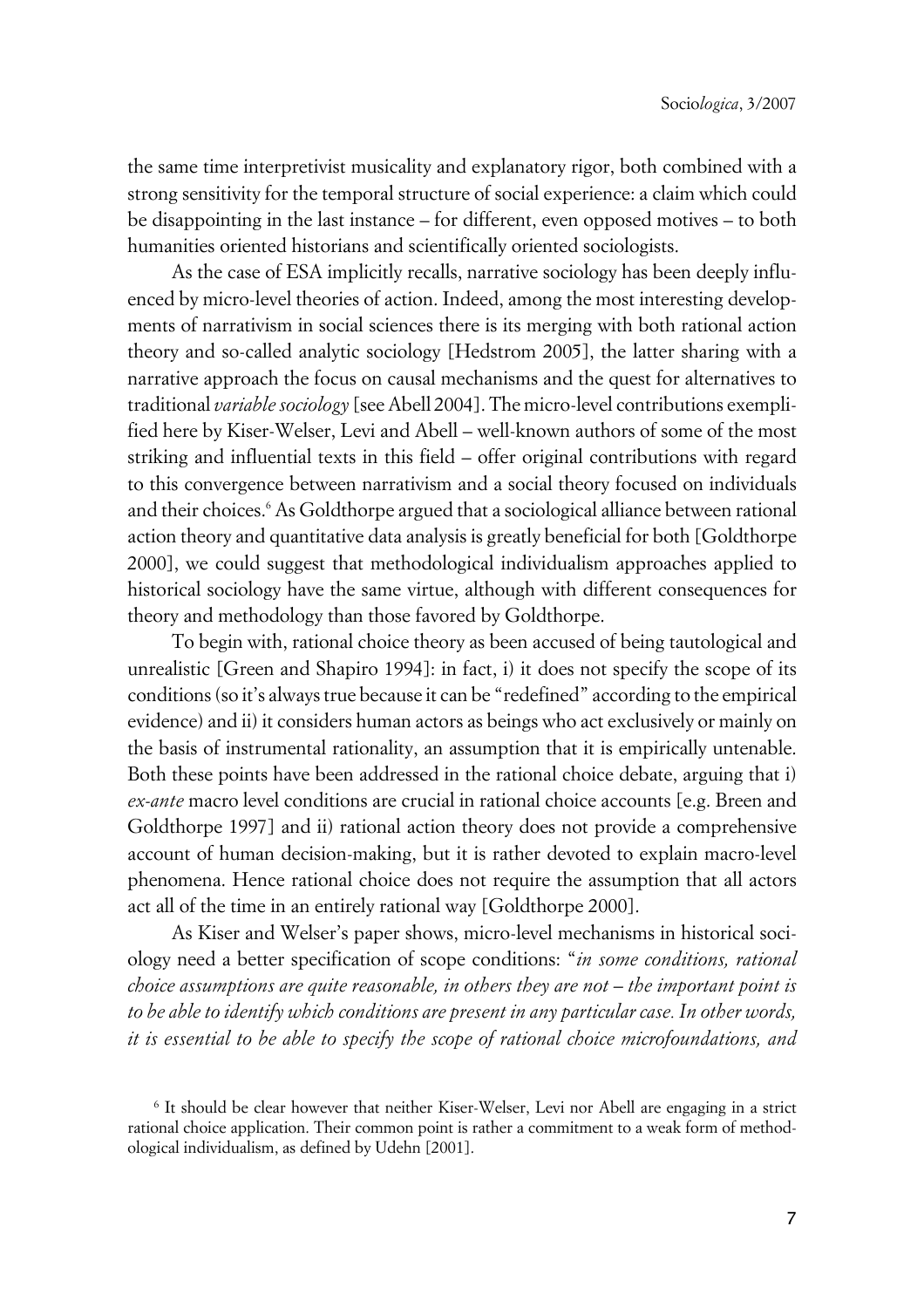*thus the conditions in which strategic game theory will be useful in historical analysis*". When uncertainty is high (e.g. radical uncertainty due the uniqueness of situation) – Kiser and Welser argument goes on – rationality requirements are simply impossible to fulfill.<sup>7</sup>

In this respect, also narrative action theory proposed by Abell is to be considered as a theory in search of "constrained universal" and not of general behavioural laws. In fact, narrative action theory "*descriptively approximates actual cognitive processes* – *probably better than RAT* – *in some, but only some, circumstances*". A point that should be addressed [see Rydgren 2007], is that in situations of high uncertainty human beings use narratives to create *emplotment* [Ricoeur 1990] not only from "past situations" as argued by Abell [2004], but also from collective memory stores and collective actors who are able to present narratives that are particularly tightly constructed (e.g. where earlier states are transformed to later states with a clear syntactic path, in Abell's terminology). Ethnic conflicts and the social construction of ethnic stereotypes, for instace, is a case in point [Rydgren 2007]. In other words, a closer examination of the scope of its conditions is not only useful to specify "when and how" the theory works, but also to spell out how errors, social biases and mistakes occur in decision-making. As Levi aptly points in her reply to Kiser and Welser: "*Perhaps the most important mistake decision makers make is to believe the situation is similar to those experienced before and to act as if it is*".

While historical sociology may be of great help to micro-level narratives in specifing the scope conditions ot the micro-mechanisms at work, it's also possible to conceive the opposite beneficial effect. Historical sociology provides micro-level narrativism with proper *explananda*, that is with sequences of events spatially and temporally situated. In fact, while the "alliance" between rational action theory and large scale data analysis promoted by Goldthorpe is constrained to frequently recurring events which allows systematic comparison and generalization and, thus, the use of statistical reasoning in order to validate any causal claims (see Abell's paper), historical sociology and narrative analysis find a strong common point in the idea of "event" or, more precisely, in a specific "sequence of events" where the temporal ordering of the events is a central aspects of the analysis, or as Tilly puts it, when things happen within a sequence this affects *how* they happen [Tilly 1984].

Events are the "bread and butter" of historical sociology (e.g. revolutions, collective violence, regime transition) and they are not easily understood using large-N samples. Jack Goldstone [2003, 43] suggested that large-N studies of revolutions

<sup>7</sup> Along with uncertainty, Kiser and Welser consider the amount of cost and benefit involved and the type of actor making the decision.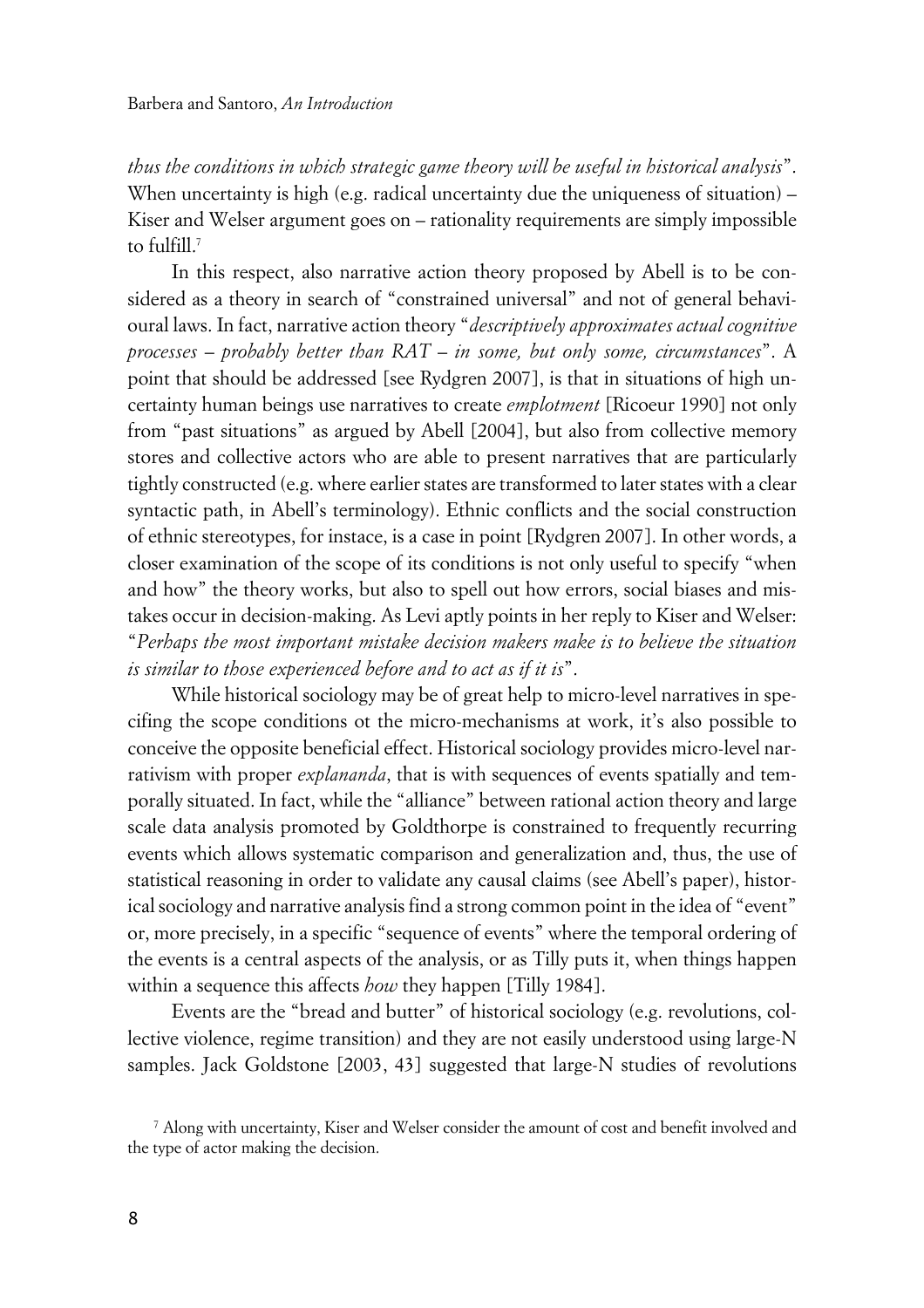"*have, to date, not been terribily fruitful*" just because sociohistorical macro-events need to be conceived as happening in a territory with substantial *local variation*. In this case, large-N sampling based on the idea of "homogeneous territory" would produce average results that "actually obtain nowhere" [*ibidem*]. *Latu sensu* case-studies methods – with their focus on "wholeness" – seem to be a better tool if the "territory" under scrutiny is far from homogeneous and, for istance, if the same variable has not the same effects in all cases or specific outcomes are not always generated by the same combination of causes. Historical sociology has created many methodological solutions for rigorous case-studies analysis, as before outlined. These and similar proposals [e.g. process tracing, pattern matching and causal narratives, Mahoney 2003] are valuable methods to test for singular causality in a small-N research.

Research programs like ESA, analytic narratives, comparative narratives theory, and narrative mechanicism take for granted the coherence and integrity of individual actors. Moving from an economic model of action (in some cases supplemented by findings from cognitive psychology), they accept the vision of social life inscribed in economic theory and methodological individualism – albeit in a weak form. But the focus on narratives and stories could also bring – and has actually brought – a deeper dialogue within sociological research with theories and methods drawn from linguistics and literary theory, even if originally re-elaborated for social analysis purposes [a pioneer in this work has obviously been the Italian sociologist Roberto Franzosi 1999; 2004]. Perhaps more surprisingly, sociological narrativism has also found its sources of inspiration, if not its very analytical instruments, in "harder" natural sciences (such as biochemistry and *computer science*). The methods of *sequence analysis* developed by Abbott and mainly drawn from biological research on DNA are a case in point [see Abbott 2001].

This convergence among social sciences, humanities and natural sciences is well represented in this symposium by the contribution of a champion of the structural sociology of the seventies, Harrison C. White (here in collaboration with the French sociologist, Frederic Godart), whose research focus has progressively shifted during the last twenty years toward the cultural and symbolic structure of social life, grasped above all in its linguistic expression, both semantic and syntactic.<sup>8</sup> A physic by formation, among the great pioneers of mathematical sociology and of *network analyis*, White is also an accomplished social theorist [see Azarian 2005]. If his contribution to economic sociology is very well known, less known – or at least less present to contemporary sociological consciousness – is maybe his research on the social trans-

<sup>8</sup> Attention for culture was indeed also strong in the early phases of White's research, focused among other topics on arts and (linguistic) systems of kinship.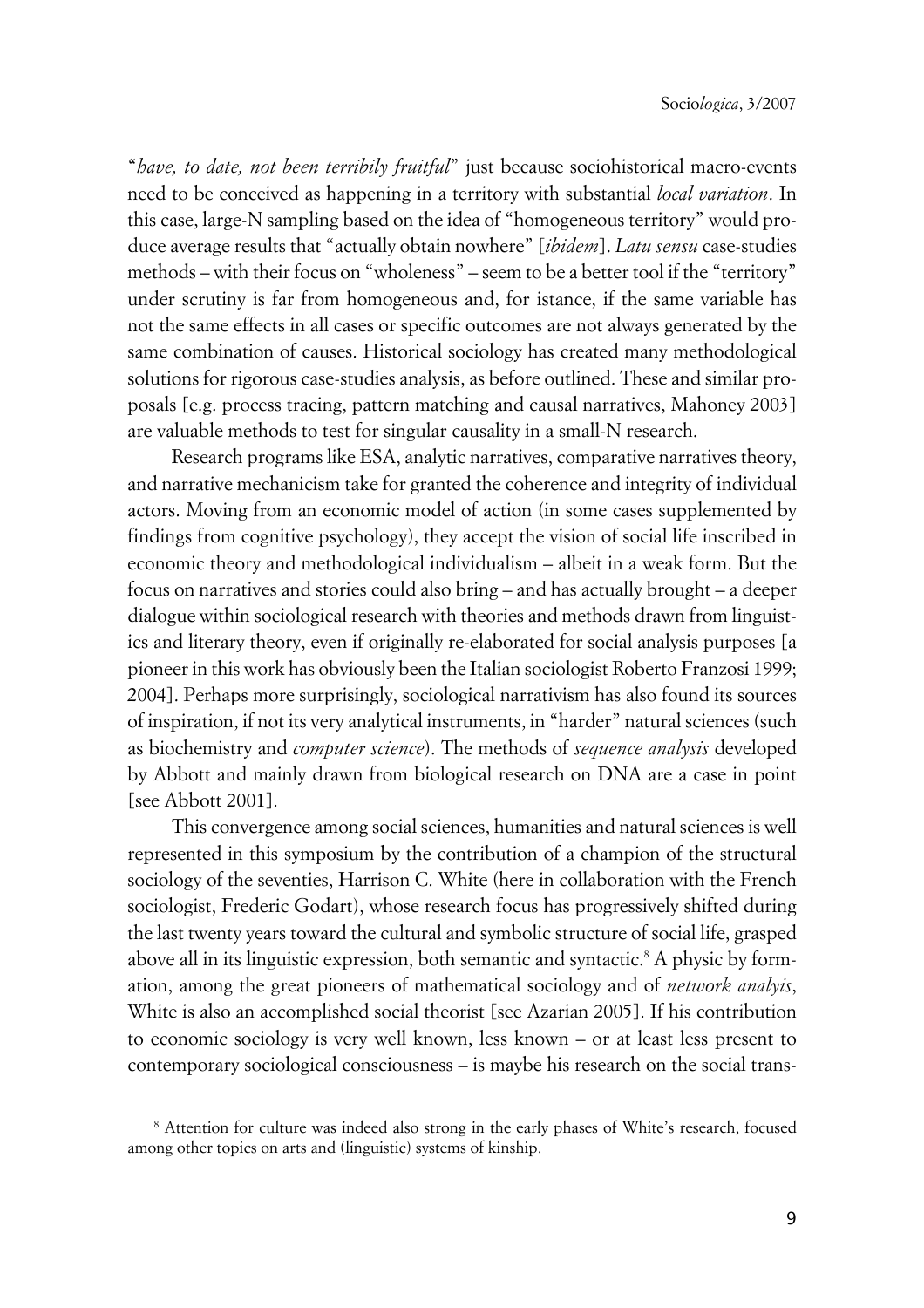formations of artistic styles [see White and White 1965; White 1993]<sup>9</sup> and that on the linguistic dimensions of social organization, and in particular on the role that grammars and stories – intended as discursive formations – have in generating, reproducing and transforming network structures which constitute social organization (or better, "sociocultural" organization, as White likes to say). This is the argument at the heart of the paper here included, which reworks and develops a chapter of his seminal book *Identity and Control* [White 1992] whose second revised edition is forthcoming.10 In brief, according to White:

Stories, like meanings, are specific to humans. While some sort of social network may be uncovered for other social species besides humans, netdoms are found only among humans. One finds pecking orders and control struggles for wolves or monkeys for example (...). These involve communication, but at a simple level that need not rise above the pheromone level of an ant society (...). This suggests that meaning and stories are what set human social action apart. Without stories, social action would have a monotone quality; there would not be all the "colors" that humans observe and use in social settings. And imbibing a formal story or film is so similar to imbibing "real life" that their authors and directors also, like gossipers in ordinary life, must have found effective shorthands for expressing identities and control in social relationships.

As time is for White not in contrast with structure (but is its condition),<sup>11</sup> so stories and discourses are not "other" to social ties – which can exist among humans only in so far they frame them in a meaningful way, and this happen through stories. It is only with the mediation of stories that interactions overcome their transeunt and volatile quality gaining durability and the power to produce durable effects. Stories are networks of meanings, and social networks are networks of stories. Far from natural, pregiven entities, persons (or individuals) are emergent effects of stories and networks (which White defines as *netdoms*).

The social theory of Harrison White is far from easy to digest. It is expressed in a very abstract language and is disseminated of original, idiosyncratic concepts. But it is also a theory which clearly opens up new ways not only to sociological modelization but also to empirical research in the field of sociohistorical analysis – as shown for in-

<sup>9</sup> *Canvases and Careers* [White and White 1965] is usually seen as a founding book in the empirical sociology of arts (and a pioneer text in the production of culture approch), but it is also a clear exemplar of an historical sociology of cultural change. It is noteworthy that one of the first proofs of White as a sociologist had a strong historical tension. But temporality is constitutive of many social objects studied by White, like vacancy chains and market structures.

 $10$  The paper published here, and written with Frederic Godart, further reworks materials included in the second edition of the book.

<sup>11</sup> On the analytic relationships between time and structure see also Sewell [2005], which develops arguments first advanced by the anthropologist Marshall Sahlins.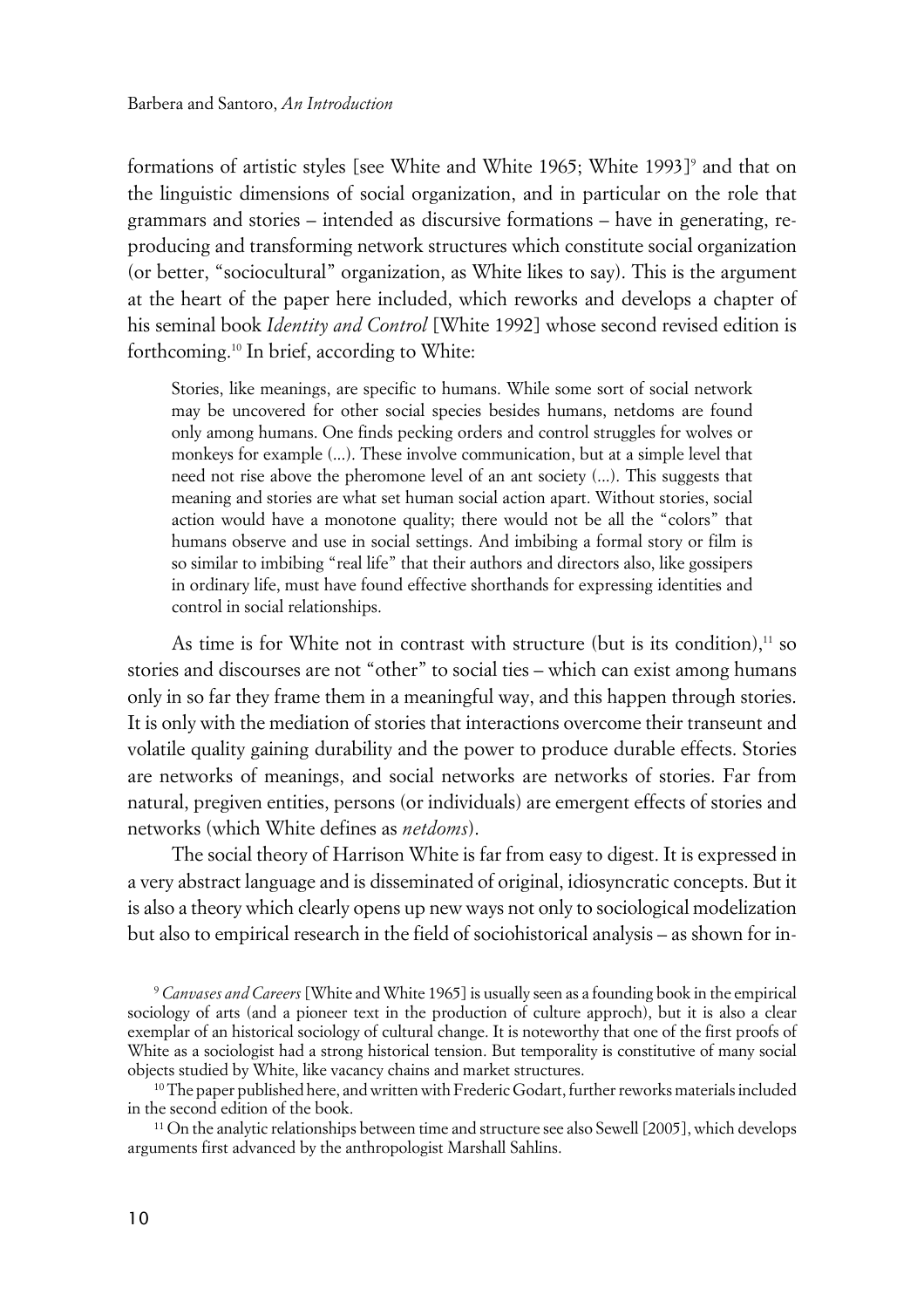stance in works by White's student Eiko Ikegami [2005]. A point which White could address in the next future is to discuss more directly how stories do organize themselves (or are organized by which identities) in larger – and changing – repertoires, or even in distinctive "orders of justification", themselves embedded in historical time.<sup>12</sup>

All in all, these five papers show that a historically oriented sociology, that is a sociology conscious of temporalities and narratives, can greatly contribute to the intellectual progress of the social sciences, and that a better integration between theory, method, and empirical research, accompanied by a genuine openness to confrontation with other disciplines (without fear of loosing identity) is a crucial factor of this progress.

# **References**

Abbott, A.

- 1991 "History and Sociology: The Lost Synthesis." *Social Science History* 15: 201-238.
- 1999 *Department and Discipline*. Chicago: University of Chicago Press.

2001 *Time Matters*. Chicago: University of Chicago Press.

Abrams, P.

1982 *Historical Sociology*. Ithaca: Cornell University Press.

Abell, P.

- 1987 *The Syntax of Social Life: The Theory and Method of Comparative Narratives*. Oxford: Clarendon Press.
- 2004 "Narrative Explanation: An Alternative to Variable-Centered Explanation?" *Annual Review of Sociology* 30: 287-311.

Adams, J., Clemens, E., and Orloff, A. (eds.)

2005 *Remaking Modernity: Politics, Processes, and History in Sociology*. Durham: Duke University Press.

Azarian, R.

Boltanski, L., and Thevenot, L.

2007 *On Justification*. Princeton: Princeton University Press.

Boudon, R.

1983 *La place du desordre*. Paris: Puf.

<sup>12</sup> This would link his theory of identity and control not only to cultural sociology (*à la* Swidler [2001]) or to pragmatic sociology currently developed by French scholars like Boltansky and Thevenot [2007], but also to a historical sociology more sensitive to issues of politics and morality (like Tilly's, for instance). Strangely enough, even if White was originally a student of Karl Deutsch, the MIT political scientist, he has done very little in the field of political sociology.

<sup>2005</sup> *The General Sociology of Harrison C. White*. New York: Palgrave.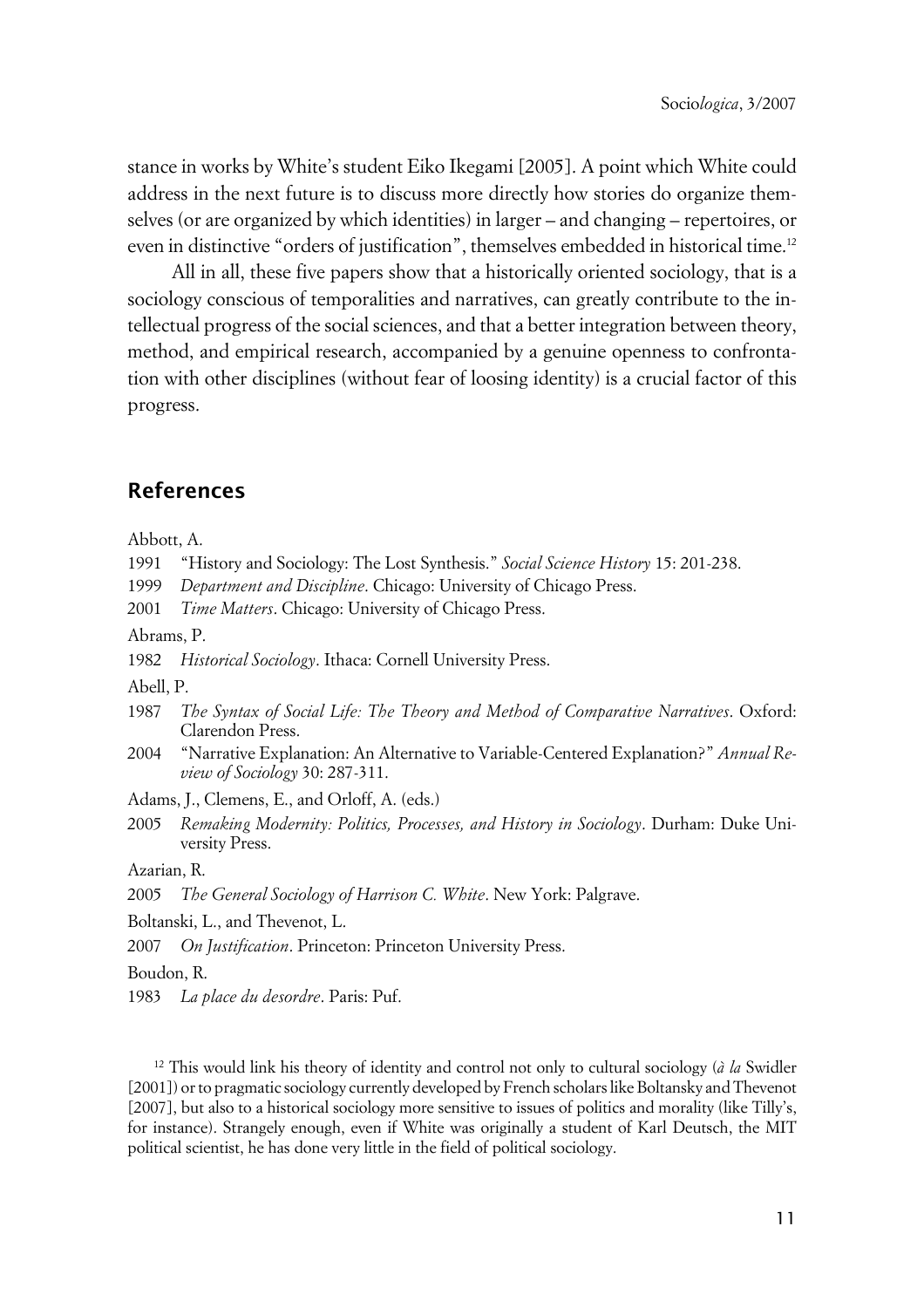Barbera and Santoro, *An Introduction*

- Breen, R., and Goldthorpe, J.H.
- 1997 "Explaining Educational Differentials: Towards a Formal Action Theory", *Rationality and society* 9: 275-306.
- Delanty, G., and Isin, E.I.
- 2003 *Handbook of Historical Sociology*. London: Sage.
- Franzosi, R.
- 1998 "Narrative Analysis Why (and How) Sociologists Should Be Interested in Narrative." *Annual Review of Sociology*: 517-554.
- 2004 *From Words to Numbers*. Cambridge: Cambridge University Press.
- Mohr, J., and Franzosi, R. (eds.)
- 1997 *New Directions in Formalization and Historical Analysis* 26 (2-3).
- Goldthorpe, J.H.
- 2000 *On Sociology*. Oxford: Oxford University Press.

Goldstone, J.A.

- 2003 "Comparative Historical Analysis and Kwoledge Accumulation in the Study of Revolutions." Pp. 41-90 in *Comparative Historical Analysis in the Social Sciences*, edited by J. Mahoney and D. Rueschemeyer. Cambridge: Cambridge University Press.
- Gould, R. (ed.)
- 2004 *The Rational-Choice Controversy in Historical Sociology*. Chicago: University of Chicago Press.
- Green, D.P., and Shapiro, I.
- 1996 *Pathologies of Rational Choice: A Critique of Applications in Political Science*. New Haven: Yale University Press.
- Griffin, L.J.

1992 "Temporality, Events, and Explanation in Historical Sociology: An Introduction." *Sociological Methods and Research* 20: 403-427.

- 1993 "Narrative, Event-Structure Analysis and Causal Interpretation in Historical Sociology." *American Journal of Sociology* 98: 1094-1133.
- Griffin, L.J., and van der Linden, M.
- 1998 *New Methods for Social History*, Supplement 6 of *International Review of Social History* 43.

#### Hedström, P.

2005 *Dissecting the Social: on the Principles of Analytical Sociology*. Cambridge: Cambridge University Press.

#### Ikegami, E.

2005 *Bonds of Civility. Aesthetic Networks and the Political Origins of Japanese Culture*. Cambridge: Cambridge University Press.

#### Kiser, E.

1996 "The Revival of Narrative in Historical Sociology: What Rational Choice Can Contribute." *Politics and Society* 24: 249-271.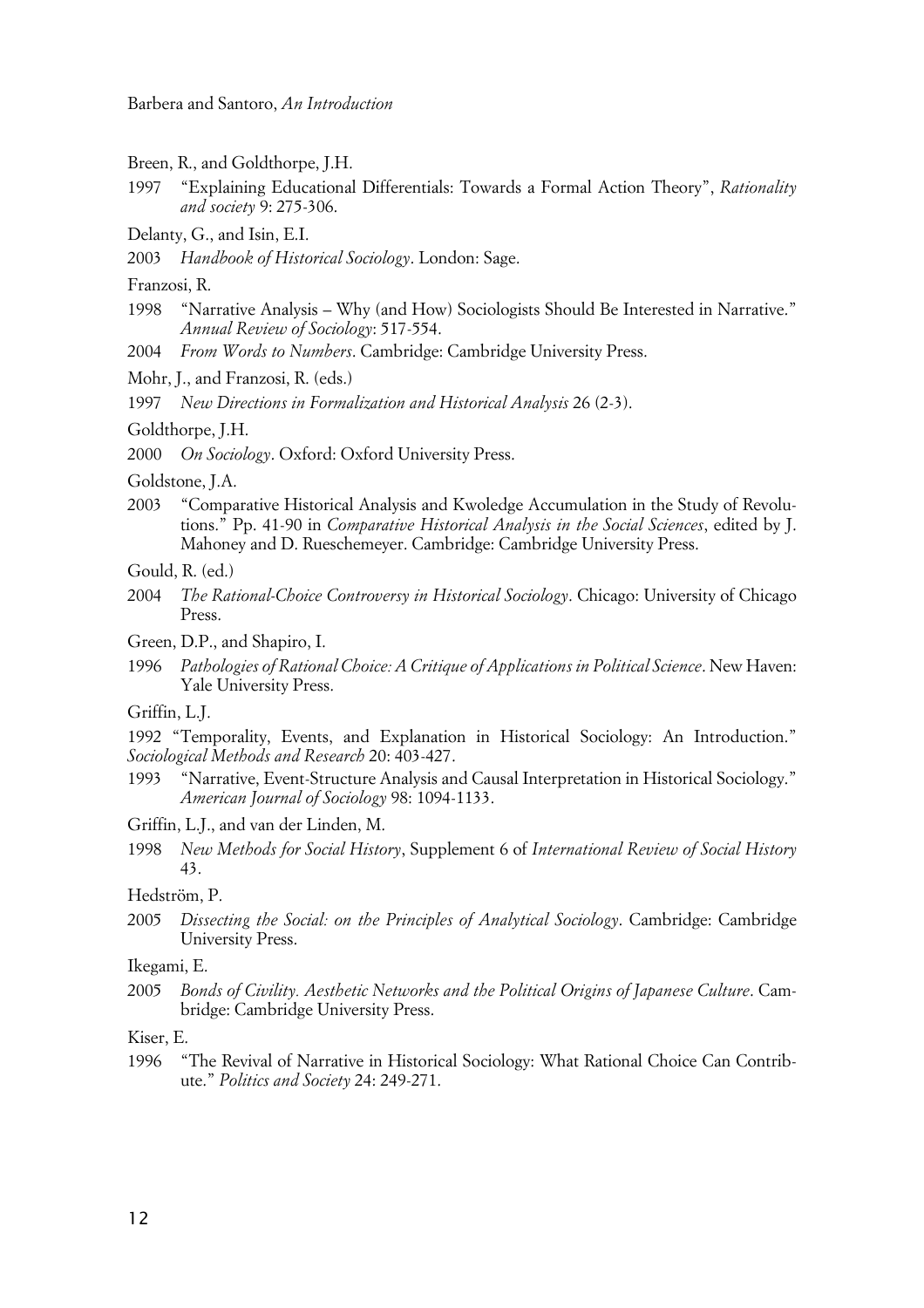#### Mahoney, J.

2003 "Strategies of Causal Assessment in Comparative Historical Sociology." Pp. 337-372 in *Comparative Historical Analysis in the Social Sciences*, editd by J. Mahoney and D. Rueschemeyer. Cambridge: Cambridge University Press.

Pizzorno, A.

1996 "La microdescrizione del cambiamento sociale" in *Il velo della diversità*, Milan: Feltrinelli, 2007.

# Ricoeur, P.

1990 *Time and Narrative.* Vol. 1. Chicago: University of Chicago Press.

Rydgren, J.

2007 "The Power of the Past: A Contribution to a Cognitive Sociology of Ethnic Conflict." *Sociological Theory* 25: 225-244.

#### Sewell, W.H. Jr.

- 1992 "Introduction: Narratives and Social Identities." *Social Science History* 16: 479-488.
- 1996 "Three Temporalities: Towards an Eventful Sociology." Pp. 245-280. in *The Historic Turn in the Human Sciences,* edited by T.J. McDonald. Ann Arbor: University of Michigan Press.
- 2005 *Logics of History. Social Theory and Social Transformation*. Chicago: University of Chicago Press.

Somers, M.

1993 "The Narrative Constitution of Identity: A Relational and Network Approach." *Theory and Society* 23: 605-649.

Skocpol, T. (ed.)

1984 *Vision and Method in Historical Sociology*. Cambridge: Cambridge University Press.

Steinmetz, G.

1992 "Reflections on the Role of Social Narratives in Working-Class Formation: Narrative Theory in the Social Sciences." *Social Science History* 16 (3): 489-516

Swidler, A.

2001 *Talk of Love. How Culture Matters*. Chicago: University of Chicago Press.

Tilly, C.

- 1984 *Big Structures, Large Processes, Huge Comparisons.* New York: Russel Sage Foundation.
- 2004 "Lullaby, Chorale, or Hurdy-Gurdy Tune? Afterword." Pp. 1-13 in *The Rational-Choice Controversy in Historical Sociology*, edited by R. Gould. Chicago: University of Chicago Press.

Udehn, L.

2001 *Methdological Individualism*. London: Routledge.

White, H.C.

- 1992 *Identity and Control. A Structural Theory of Social Action*. Princeton: Princeton University Press.
- 1993 *Careers and Creativity. Social Forces in the Arts*, Boulder, CO: Westview.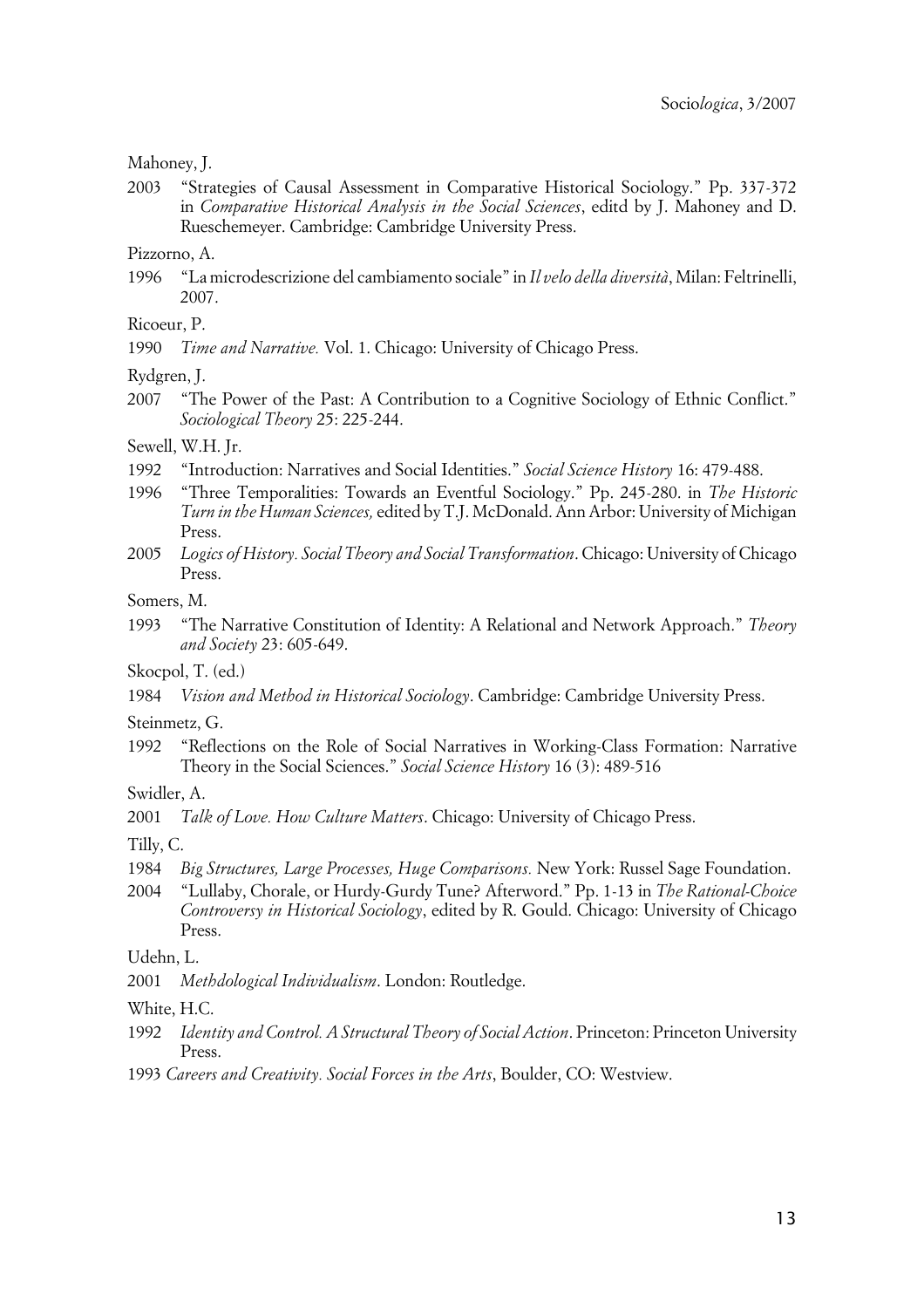Barbera and Santoro, *An Introduction*

White, H.C., and C.A. White

1965 *Canvases and Careers. Institutional Change in the French Painting World*. Chicago: University of Chicago Press (II ed. 1993).